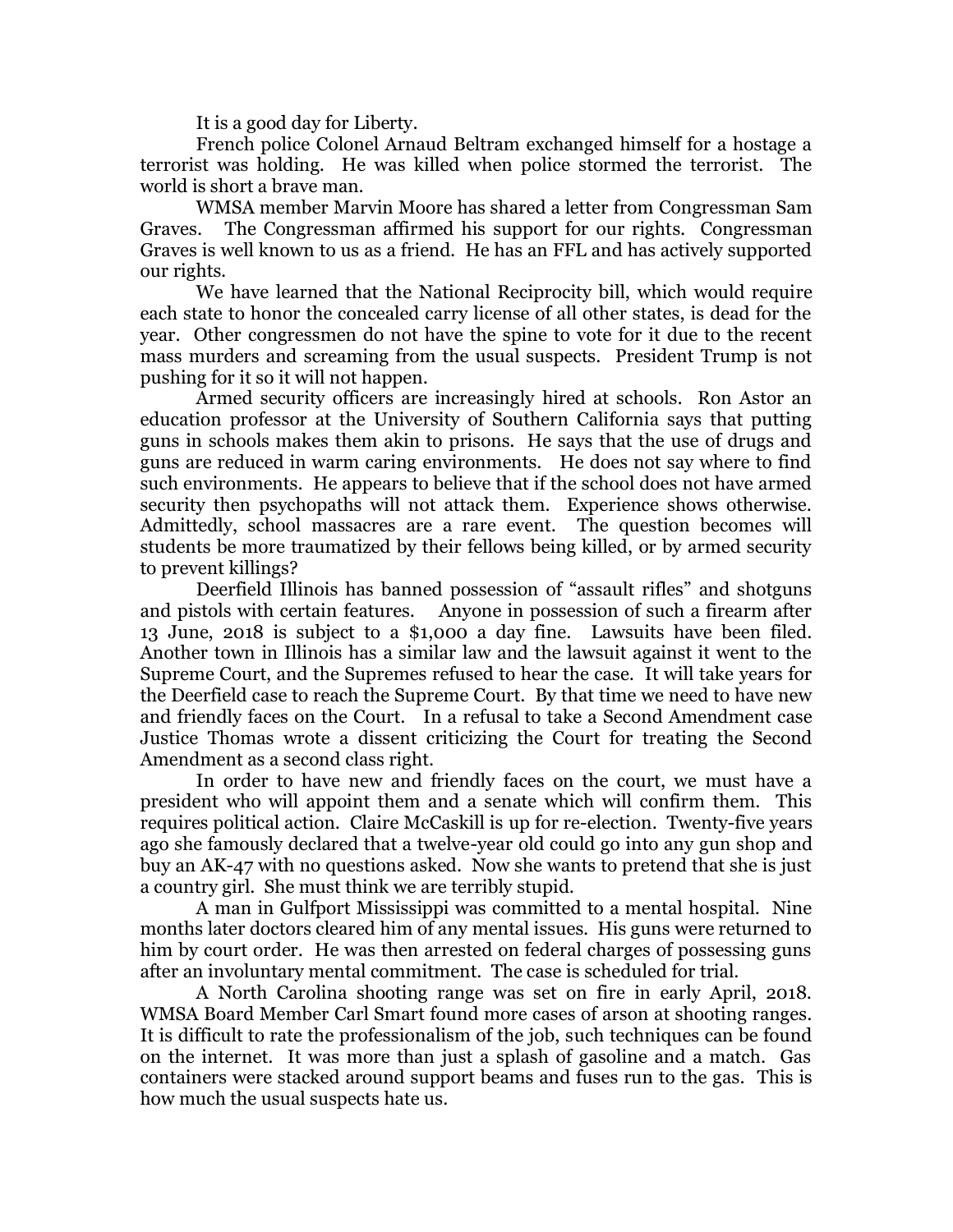The internet, in its nearly infinite wisdom, thought that I should read about the "Glitter Boob Incident." Who am I to argue with the internet? A woman attended a New Zealand festival with her breasts covered only with glitter. A young male, drink in hand, took this as an invitation. He slipped up behind her and grabbed her breast. All this in front of a throng of festival goers. The interesting part, and for me this is the interesting part—I am old, he then immediately fled. Flight is considered to be a sign of conscious wrongdoing. The woman pursued him and gave him some slaps about the head. These were vigorous, but not as hard as he deserved. His attack on her is certainly sexual assault. He then broke off the assault, turned and fled clearly indicating that he was withdrawing from the assault. Under the law, the lady had no right to pursue him and slap him. She might plead provocation but certainly committed simple assault. It might also be called entirely too mild an assault given the provocation. So both parties are assailants, both parties are victims. This demonstrates the importance of being the first to call 911. Prosecutors do not usually charge both persons. I would expect the male to be the defendant. Neither seems to have made a police report, although a video of the incident seems popular. This failure may be unconstitutional. It deprives defense lawyers of work, and a good story for their memoirs. The lady was attending dressed in glitter to protest women being viewed as sexual objects. I question her tactics but cannot think of a garment that would accomplish her objective.

I have often tried to teach my Goddaughter that men take nearly anything as permission. I also tried to teach her to throw a punch. Anyone she hits will be struck with a cell phone for that thing never leaves her hand. It is a poor weapon but we work with what we have.

A letter to the editor stated that the King's order to confiscate the colonists' guns was the basis for the Second Amendment. A response claimed that there was no history supporting this statement. The response heatedly went through the powers of congress in Article 1 Section 8 of the Constitution regarding the militia, none of which involve an uprising against an oppressive government. The response has obviously read Article 1 Section 8 but does not mention the congress' power to arm the militia in that section. This was considered insufficient by the Founders and so the Second Amendment was passed guaranteeing the right to keep and bear arms to the people. A cursory reading of the Federalist Papers or any of the political literature of the period shows that the Founders were very afraid that the government they were creating could be a Frankenstein monster that would crush the young republic in its crib. All agreed that the common man with the assault weapon of the age was the bulwark of liberty. It irritates me when people who claim research on this subject come up with such obvious lies.

Another letter demands that dealers at gun shows must be required to do background checks. This has been required for over twenty-five years. The usual suspects like to pretend that there are no laws and they must protect us. Sometimes it is hard to tell if they are lying, been lied to or just assume that the worst is true.

I have always said that the attorney-client privilege is sacred. The office and home of President Trump's private lawyer has been searched by the FBI. The